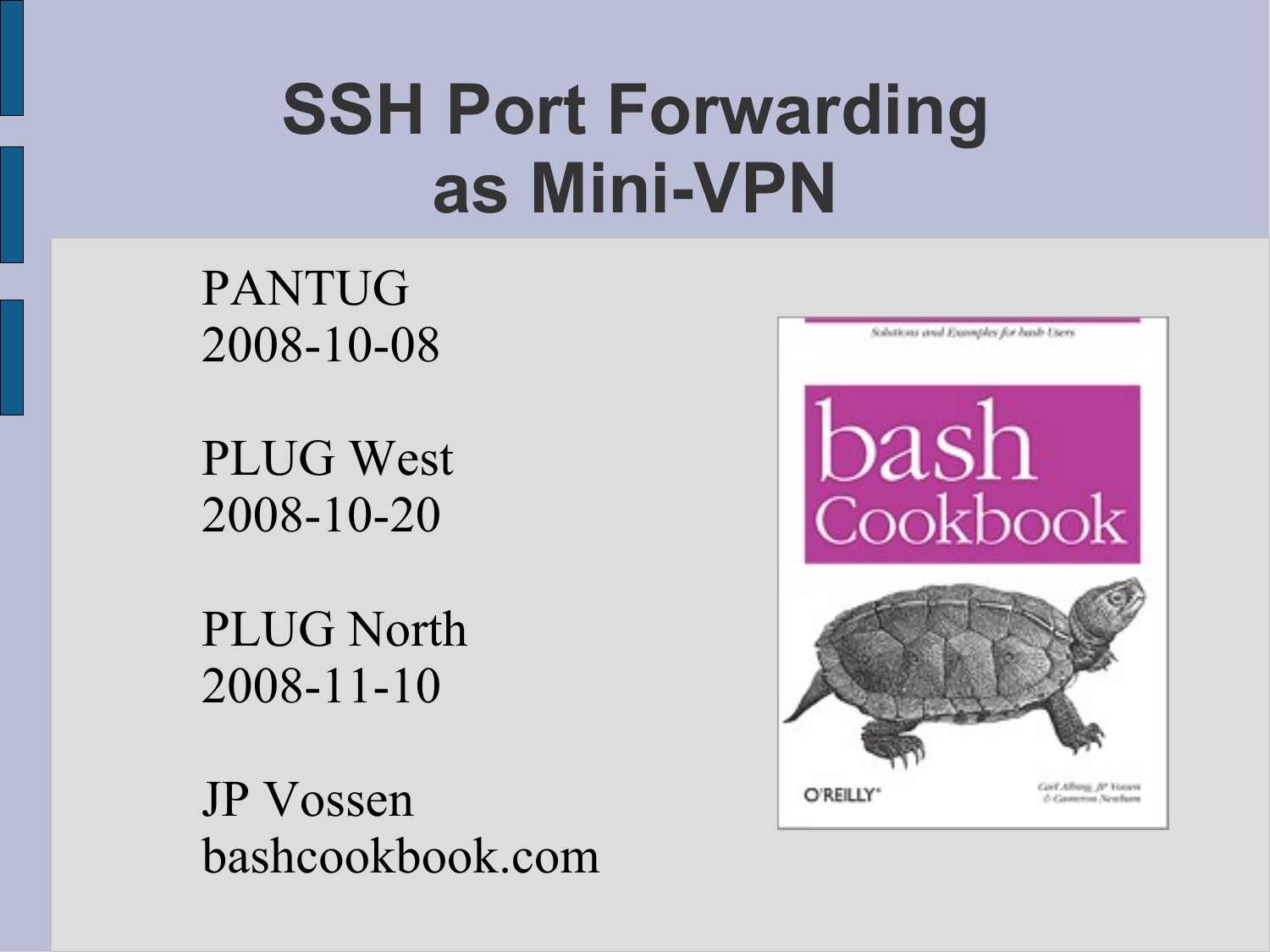# **What, why?**

- SSH port forwarding "tunnels" ports over a secure SSH connection
- That means you can trivially encrypt otherwise insecure, plain text protocols.
- Well, usually. Some protocols, like FTP, don't work like that. (So use scp instead.)
- Works great for SMTP, IMAP, HTTP, etc...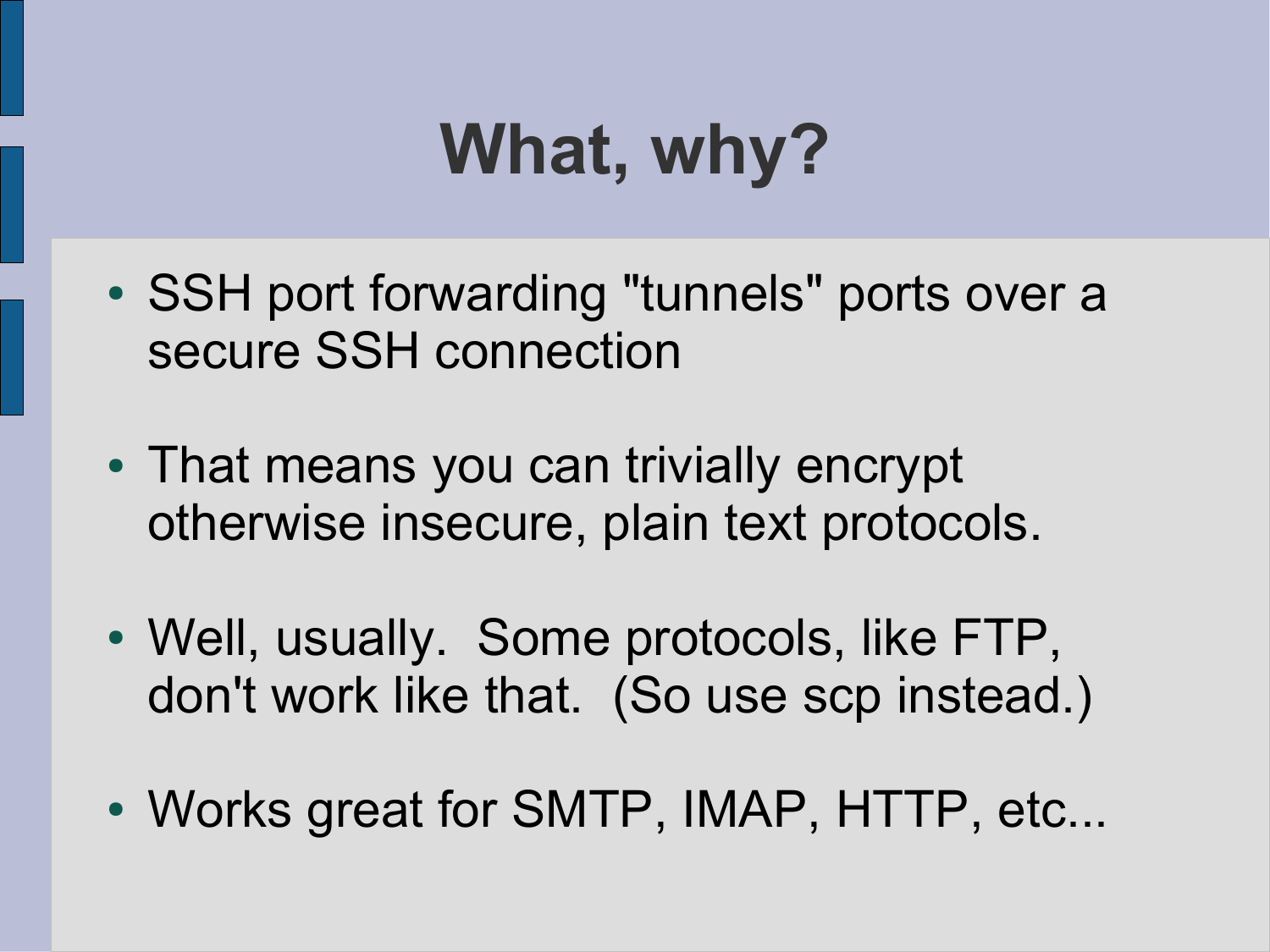## **How?**

- $\bullet$  -X
- -L [bind address:]port:host:hostport
- -R [bind\_address:]port:host:hostport
- $\cdot$   $\sim$ /.ssh/config
	- LocalForward [bind\_address:]port:host:hostport
	- RemoteForward [bind\_address:]port:host:hostport
- See also the ssh -w (tun) switch (thanks Matt Liggett)
- And you get all the SSH authentication mechanisms, like SSH-Agent and certificates, for free!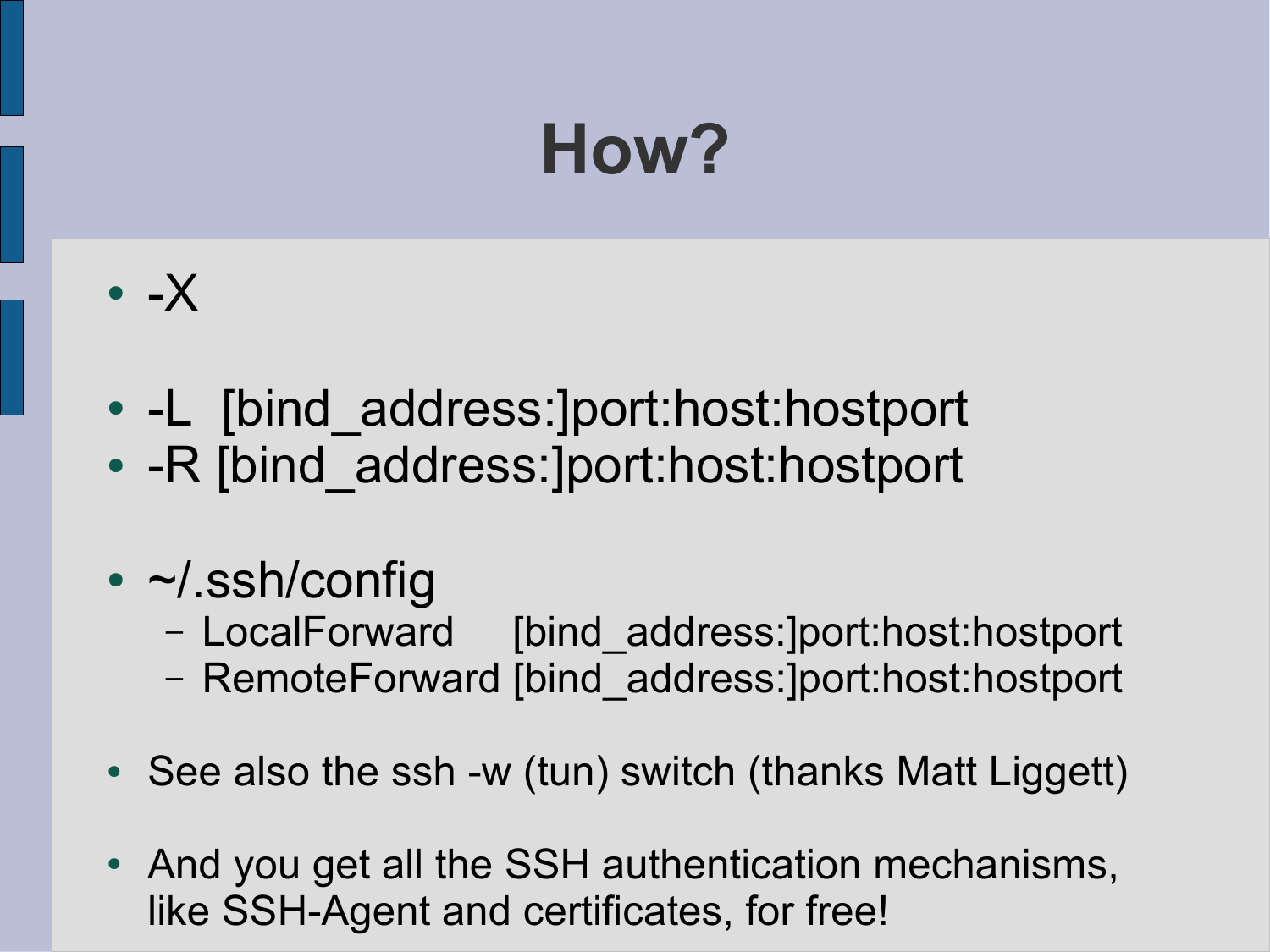#### **CLI Examples**

- ssh -X [jp@foobar.example.com](mailto:jp@foobar.example.com)
- $\cdot$  ssh -L 80:foobar:80 jp@foobar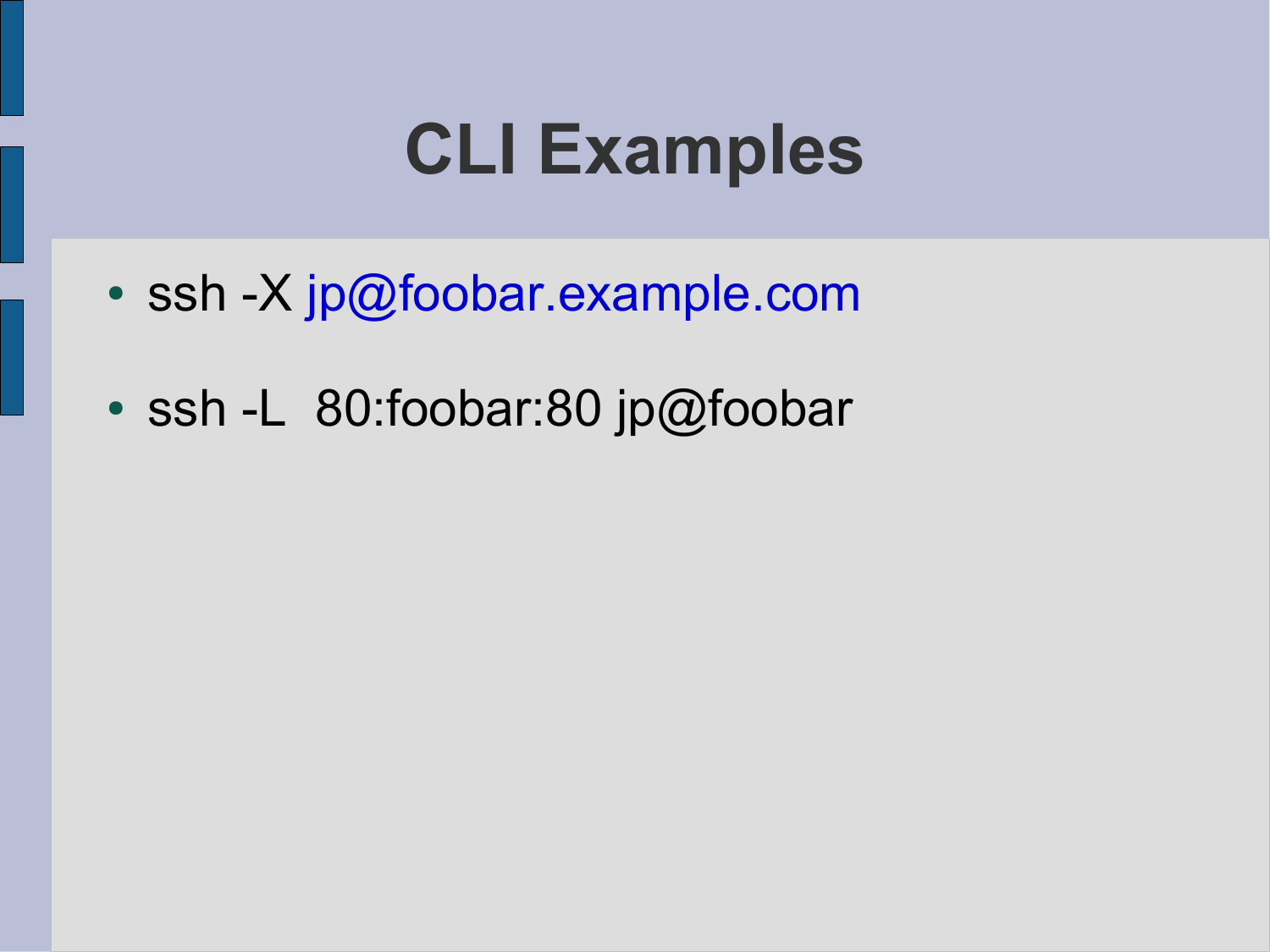## **~/.ssh/config**

Host **home** HostName foobar.example.com Port 222 User root Compression yes ServerAliveInterval = 100

 # SMTP & IMAP Server LocalForward localhost:25 192.168.1.11:25 LocalForward localhost:143 192.168.1.11:143 # Squid LocalForward localhost:3128 192.168.9.11:3128 # LAN HTTP Servers LocalForward localhost:80 192.168.9.11:80 LocalForward localhost:81 192.168.9.90:80 # VMware Console LocalForward localhost:903 192.168.9.196:902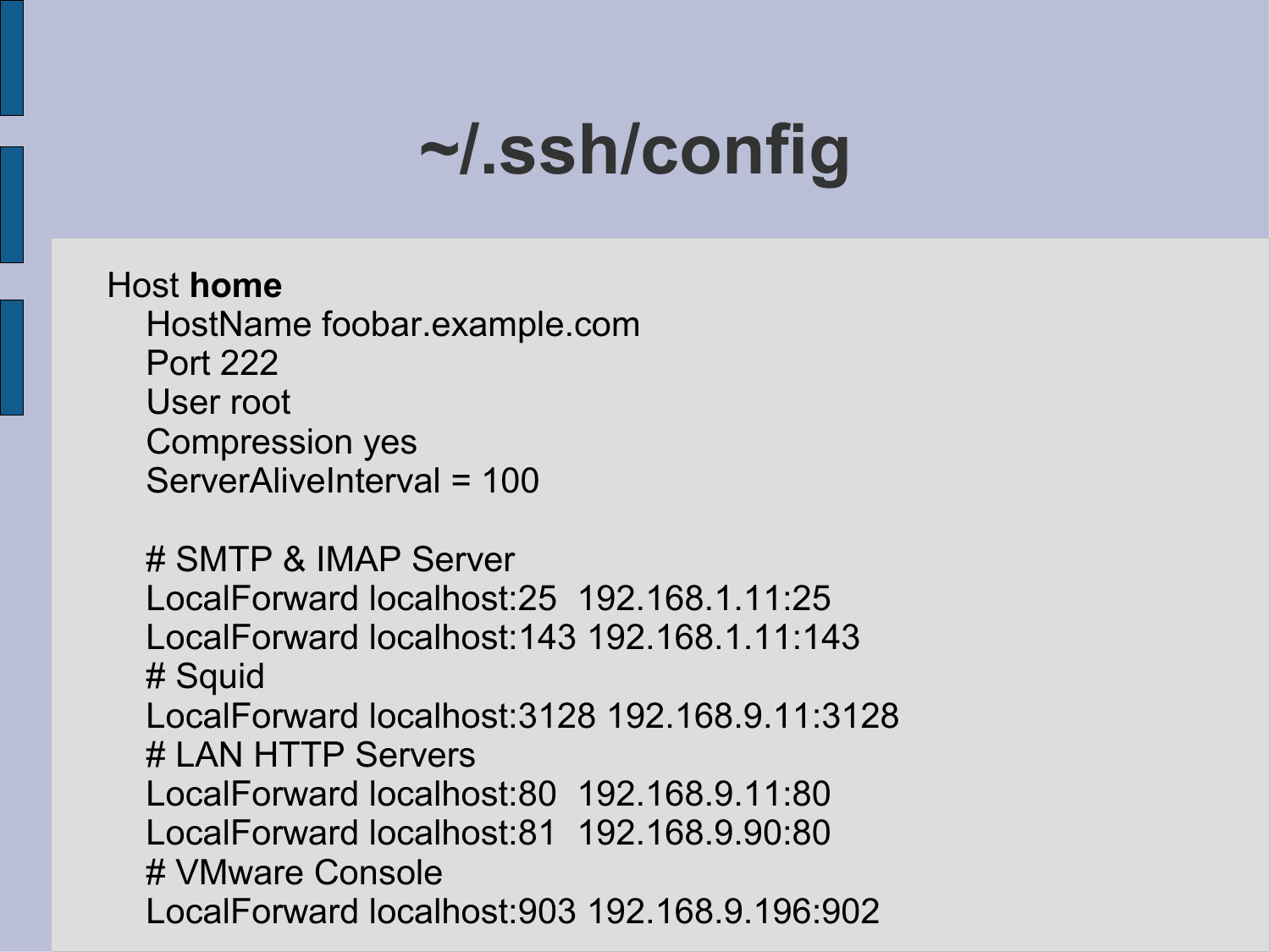### **/etc/hosts**

- #127.0.0.1 localhost
- # Tunnel LAN servers via SSH when remote
- # Needs 'ssh -c ~/.ssh/config home' running
- 127.0.0.1 localhost mail mail.example.com smtp smtp.example.com imap imap.example.com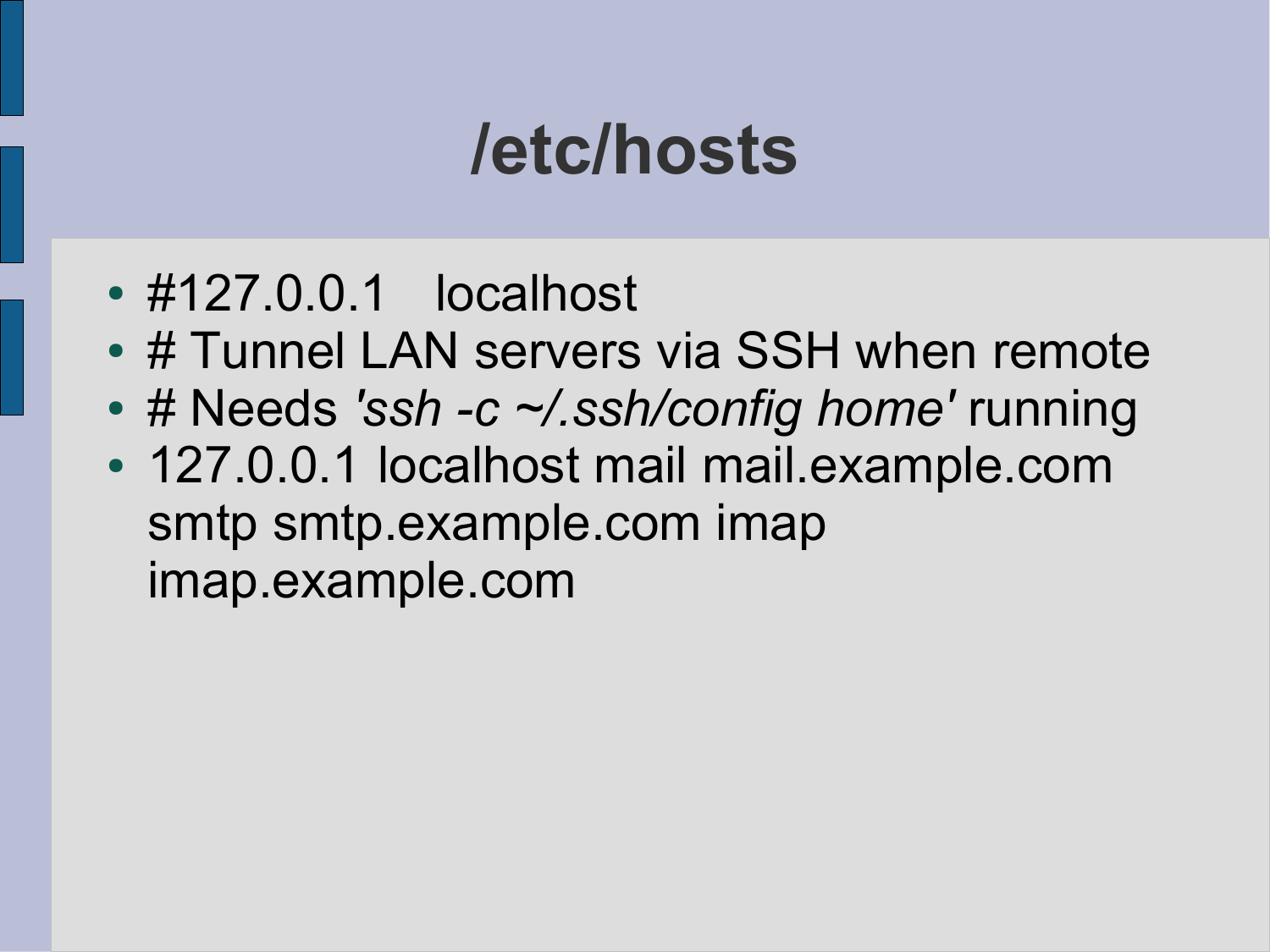### **sshfs**

- The coolest thing since sliced bread!
- Install sshfs and fuse on your **local, client** system
- If the remote server has SSH (and what doesn't) you're all set!
- Now you can "mount" any remote directory, securely, via SSH:
	- sshfs [user@]host:[dir] mountpoint [options]
	- mkdir mydocs && sshfs [jp@foobar:](mailto:jp@foobar)mydocs mydocs